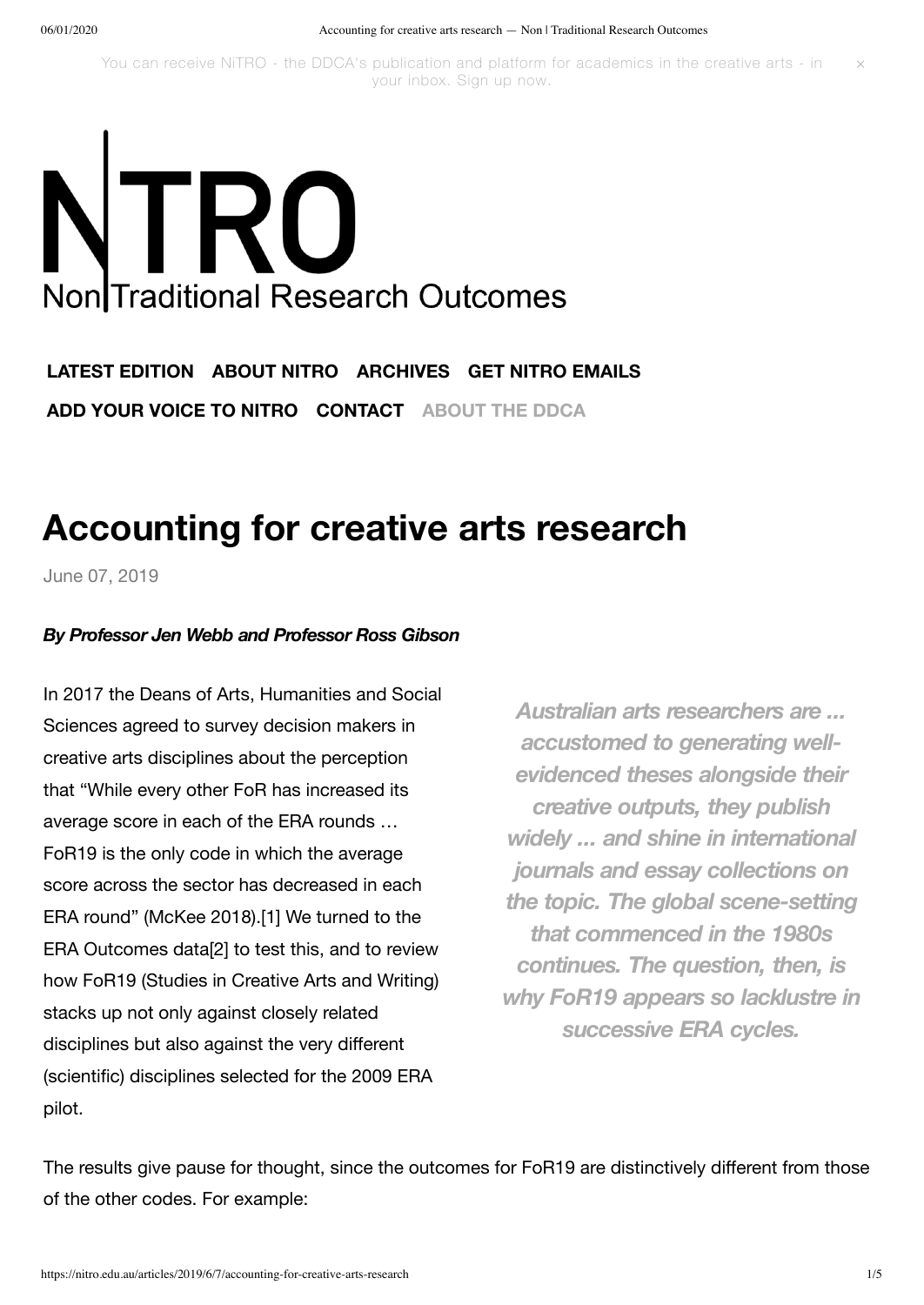- 18 of FoR19 units of evaluation[3] (UOEs) have received exactly the same rating in each cycle, while in other codes, results show some or significant variation.
- Only three of a possible 42 UOEs have improved their FoR19 ratings over the period, compared with eight UOEs in FoR20 (Language, Communication and Culture).
- Worryingly, only two of the FoR19 UOEs have been rated at 5 (well above world standard) at any point in the review cycle, while 18 in FoR02 (Physical Sciences), and 7 in FoR21(History and Archaeology), have been so rated.

*The third impediment is the creative academic community itself, which either ... fails to make compelling claims for the knowledge potential of NTROs, or simply judges one another's outputs and methodologies too harshly ... We are perhaps inordinately tough on ourselves.*

This is surprising, given that - at least in Anglophone nations - Australian creative practice-led research is recognised as worldleading. Indeed, from the outset Australia has been a global scene-setter in the relatively new academic field of creative practice-led research, with UTS, the University of Wollongong and the University of Tasmania all winning trailblazing arguments for ratifying Doctorates of Creative Arts and/or creative-practice-led PhDs during the early 1980s. Most distinctive (and sometimes

contentious) has been the Australian stipulation that, at HDR-level, an examinable exegetical text must resonate alongside the examinable created work. (The late, lamented journal *[RealTime](https://www.realtime.org.au/editorial-rt122/)* issued an overview of the Australian version of creative-practice-led pedagogy in Issue 122, 2014.) By contrast, in both the UK and the USA, the focus of HDRs in creative arts is to a large extent the production of quality art and craft objects, rather than the explicit delivery of new knowledge. Australian arts researchers are therefore accustomed to generating well-evidenced theses alongside their creative outputs, they publish widely on the topic of creative research, and shine in international journals and essay collections on the topic. The global scene-setting that commenced in the 1980s continues. The question, then, is why FoR19 appears so lacklustre in successive ERA cycles.

We suggest there are three impediments that lead to this situation.

# *Failure to address case for research*

Artist academics focus primarily on the aesthetic outcomes of their practice and therefore inadequately make the case for why their work is a research output. Often, it seems, the drama of creation receives more attention than the trials of cognition and knowledge-transfer, and thus they inadvertently default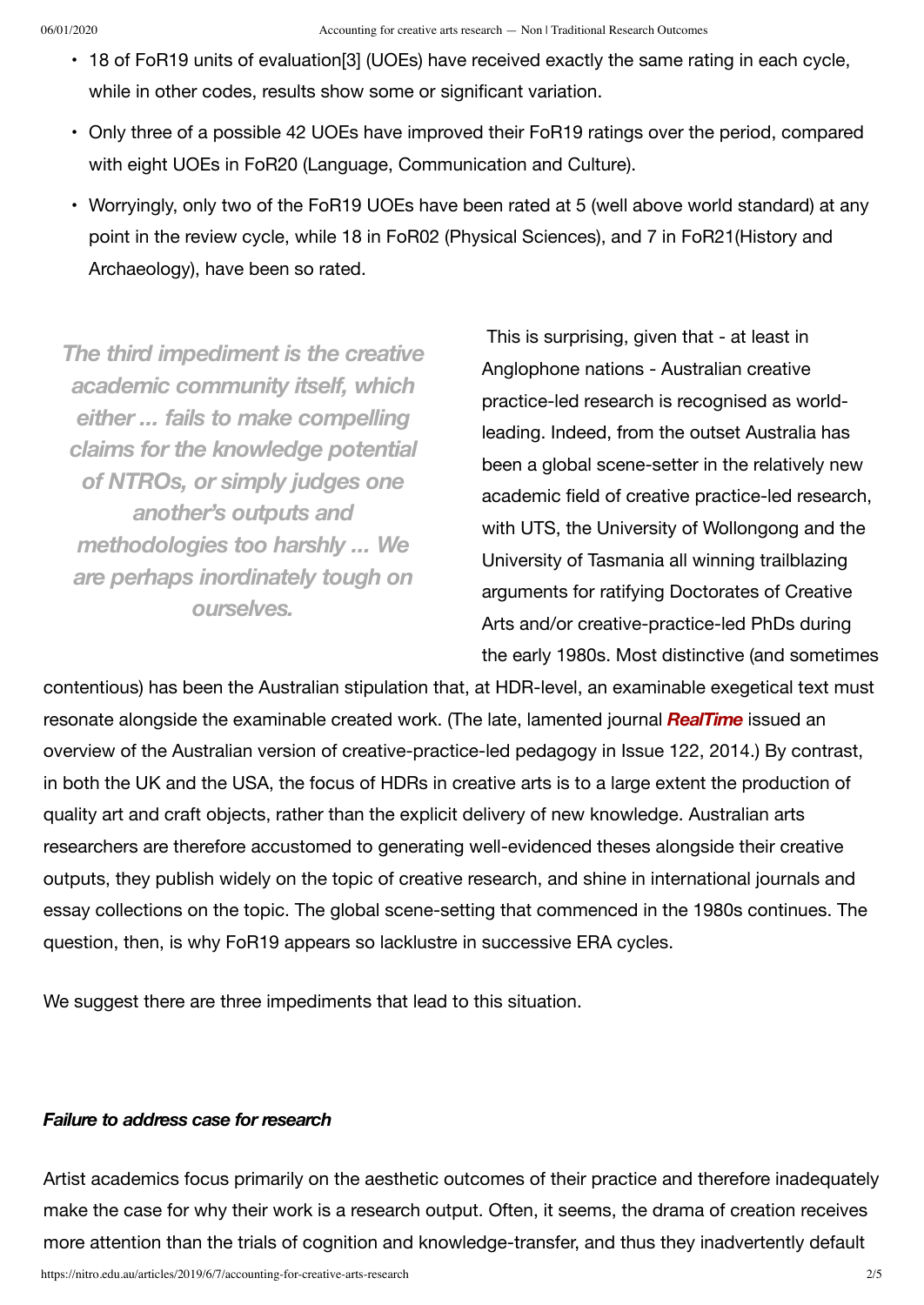to delivering the generic Artist's Statement, rather than reporting on their research. We speculate that this dodging of the knowledge-quest blurs the focus of the knowledge-generation that genuinely does emerge in the creative arts sector. While the Artist's Statement is a legitimate genre, it pointedly does NOT deliver what the ERA Research Statement requires. Artist-scholars may baulk at the extra chore required to explicate embodied understanding and translate its qualia into the communicable terminologies of knowledge. True, this IS extra and a chore, but once performed, and beans are counted in bureaux such as the ARC, the explication of knowledge is applauded and ratified.[4]

## *Evaluation measures remain science focused*

A second impediment is that most of the Australian academic environment seems to be captured by a vision of knowledge production evidenced by measures that are more appropriate to the natural and physical sciences than what is axiomatic in FoR19. University VCs and executive teams in Australia include very few representatives from Humanities and Creative Arts, which means there is little effective steerage of HCA interests and concerns, or understanding of creative-practice-led[5] research's tendency to deepen an internalised sense of *understanding* before well-defined, externalised or explicated *knowledge* is produced. The Australian Government definition of research does endorse the enhancement of understanding but, in practice, espoused knowledge is more positively evaluated than is sensed understanding.

### *Overly critical assessment by discipline*

The third impediment is the creative academic community itself, which either (as noted above) fails to make compelling claims for the knowledge potential of NTROs, or simply judges one another's outputs and methodologies too harshly. For what it's worth, both authors can recall participating in judgement panels where FoR19 scholars' critique of submitted FoR19 works has strongly over-ridden any proselytising of those works. We are perhaps inordinately tough on ourselves, while scholars from other FoRs are more strategic in recognising when active and eloquent affirmation can bring benefits to a discipline.

We can do little but lobby for a clearer government and management understanding of research in FoR19; but for the rest, is it as simple as saying that sometimes, strategically speaking, we need to get out of our own way?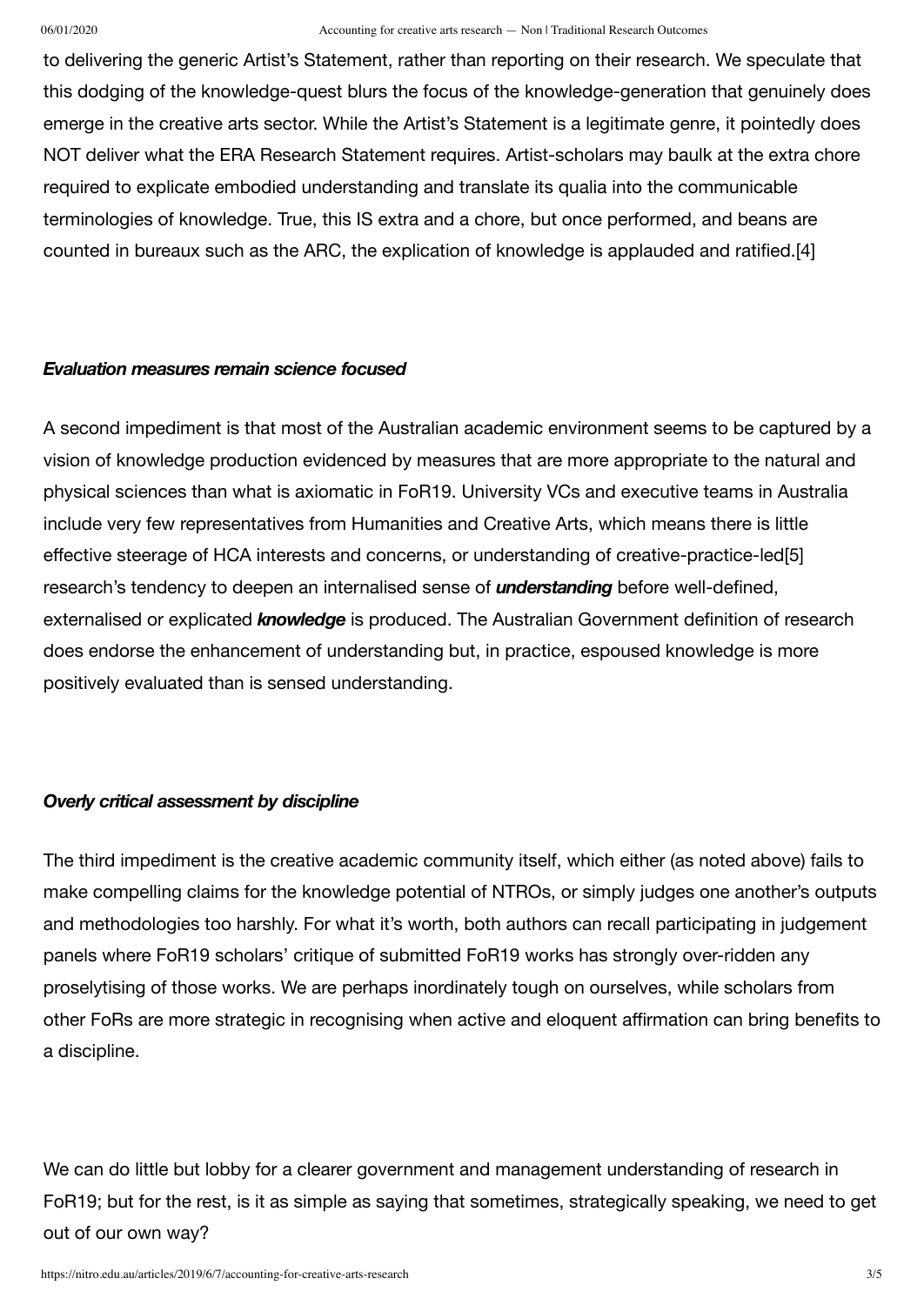| <b>Results 2010-2018</b>            | For <sub>02</sub> | <b>FoR03</b> | FoR04                    | FoR <sub>19</sub> | FoR <sub>20</sub> | <b>FoR21</b> |
|-------------------------------------|-------------------|--------------|--------------------------|-------------------|-------------------|--------------|
|                                     | Physical          | Chemical     | Earth                    | Arts,             | Comm,             | History,     |
|                                     | Sciences          | Sciences     | Sciences Writing         |                   | Culture           | Archaeology  |
| No change over period               | 5                 | Ι4           | $\overline{\mathcal{A}}$ | 18                | 15                | 8            |
| Improved overall by 2018            | 9                 | 12           | 4                        | 3                 | 8                 | 9            |
| Declined overall by 2018            |                   | 3            | 5                        | 2                 |                   | 4            |
| <b>Erratic across period</b>        | 8                 | 8            | 7                        | 12                | 9                 | 6            |
| Never submitted                     | 16                | 10           | 16                       | 4                 | 5                 | 7            |
| Submitted only in 2010              | 0                 | 10           | 3                        | 2                 | 2                 | 5            |
| Ceased submitting by 2018           |                   | 2            | 0                        |                   | 2                 | 2            |
| Submitted only in 2018              | 2                 | 3            | 3                        | 0                 | 10                |              |
| Number of units rated 5 (at $\vert$ | 18                | 16           | 10                       | 2                 | 5                 | 7            |
| any point in the cycle)             |                   |              |                          |                   |                   |              |
| Number of units rated 1 (at $ 2 $   |                   | 2            | $\mathbf{1}$             | 3                 | 3                 | 3            |
| any point in the cycle)             |                   |              |                          |                   |                   |              |

[1] Alan McKee 2018 'Analysis of the criteria used by key decision makers in Australia to judge the academic quality of NTROs', report for DASSH

[2] Australian Research Council 2019 'ERA Outcomes', <https://dataportal.arc.gov.au/ERA/Web/Outcomes#/for/>, accessed 20 April 2019

[3] 'Unit of evaluation' is the term used in the ERA guidelines for each field of research at an institution. Thus UOEs in FoR19 means the submissions in that field made by each university, including all publications, staff data, research income data et al.

[4] If space permitted we could expend another thousand words arguing that there is great cognitive benefit in translating implicit, embodied understanding into explicit, linguistically communicable knowledge. In doing so we would also argue against an old "common-sense" view that is still a little too prevalent, namely the view that artistic savvy is revelatory, overwhelmingly intuitive and ineffable and is therefore inimical to explication and prosaic "knowledge-transfer".

[5] We use the term creative-practice-led research (CPLR) to distinguish the work of artist-academics from that of other practice disciplines, such as engineering, education or health, because the methodologies, intellectual traditions and trajectories of outputs are different in the art field.